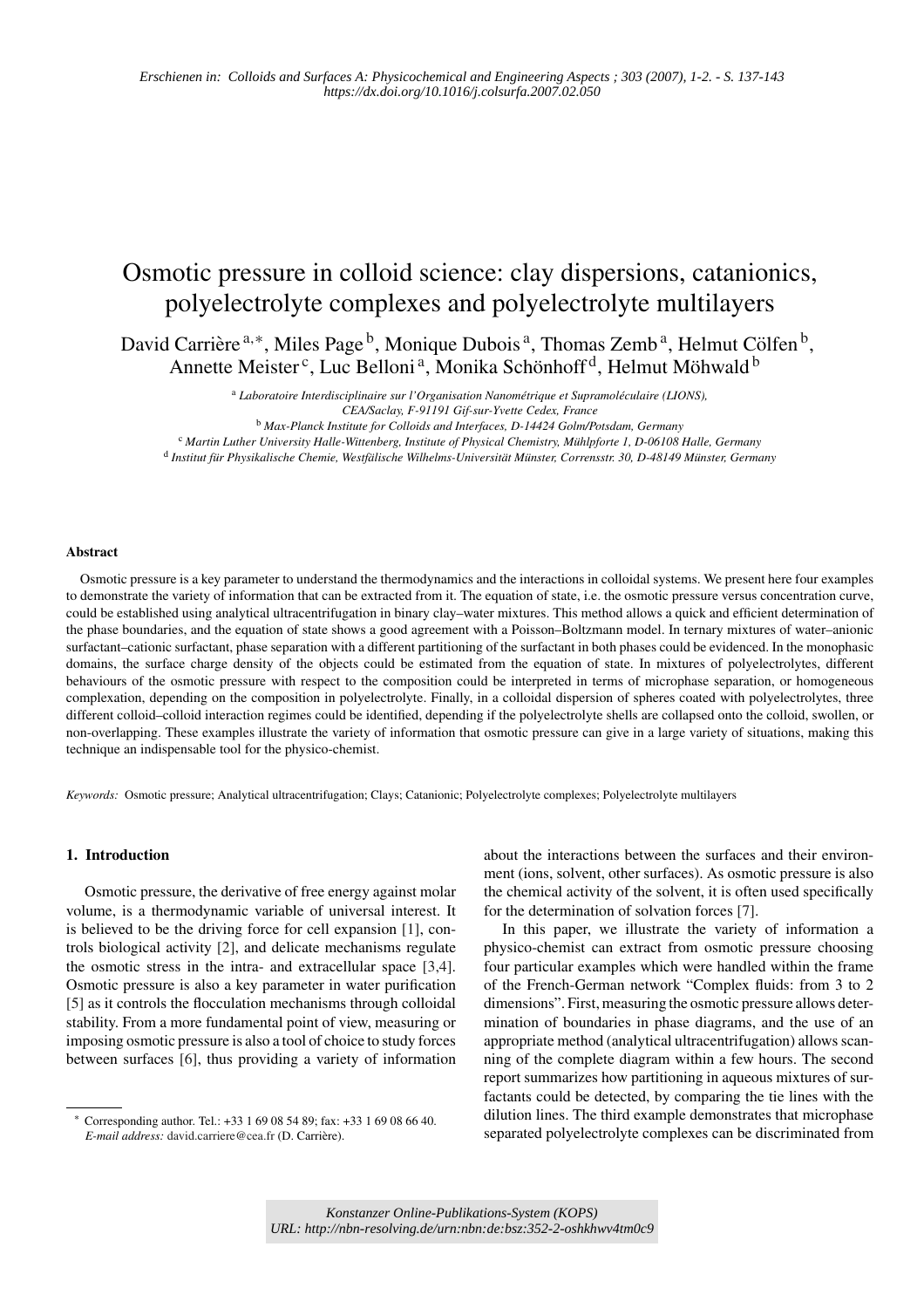homogeneous ones, and gives the fundamental basis for interpretation of the results. Finally, the fourth example deals with one of the most popular applications of osmotic pressure in colloid science, i.e. the measurement of surface forces.

# **2. Osmotic pressure measurements in a binary system by analytical ultracentrifugation**

When a coexistence of two phases occurs, the osmotic pressure is expected to be equal in both phases, and to show a plateau independent of composition as long as there is coexistence. Measuring osmotic pressure as a function of composition is therefore a convenient way of detecting boundaries in a phase diagram. This has already been applied for various systems, including the clay–water binary mixture [8]. However, this method usually requires large equilibrium times, i.e. days to weeks. By contrast, analytical ultracentrifugation (AUC) potentially allows scanning of the whole pressure versus composition curve within hours.

The technique consists of measuring the concentration as a function of radial distance in a sample under centrifugation. The sedimentation profile is determined by the variation of osmotic pressure with respect to the position in the sample, i.e. the centrifugal force [9,10]:

$$
\Delta \Pi(r_i) = \omega^2 \left(\frac{\partial \rho}{\partial c}\right)_{\mu} \int_{r_m}^{r_i} c(r)r \, dr \tag{1}
$$

Here,  $r_m$  is the distance of the air–water interface from the centre of rotation,  $r_i$  the radial distance under examination,  $\omega$  the angular velocity of centrifugation, *c*(*r*) the concentration of the sample at radial distance *r*, and  $(\partial \rho/\partial c)$ <sub>μ</sub> is the increment of sample density versus concentration at constant chemical potential of low molecular weight species (i.e., in this case, constant ionic strength).

The concentration is determined optically by a refractive index measurement, given by the displacement of interference fringes,  $\Delta J$ :

$$
\Delta J = \frac{\Delta n(r)a}{\lambda}
$$
 (2)

where  $\Delta n(r)$  is the refractive index change at distance *r* from<br>some reference point *a* the optical pathlength and *λ* is the laser some reference point, *a* the optical pathlength and  $\lambda$  is the laser wavelength.  $\Delta J$  can thus be converted to  $\Delta c$  by knowing the refractive index increment  $(\partial u/\partial c)$  of the sample refractive index increment (∂*n*/∂*c*) of the sample.

Page et al. have used this technique to measure osmotic pressure in laponite–water binary mixtures [11]. This dispersion shows a transition between a dilute isotropic phase and a gel phase, the driving force of which is still under discussion  $[12–15]$ .

From the sedimentation equilibrium theory, a single-phase system shows an exponential dependence of concentration (and therefore fringe-shift) on the square of the radial distance. Therefore, a plot of  $ln(\phi)$  against  $r^2$  should yield a straight line in these regions [16]. Fig. 1 shows the raw data from a laponite dispersion with 10−<sup>3</sup> M salt. Two different linear regimes are detected below concentrations of 1.0% and above 3% weight, respectively, attributed to the gel- and dilute-single-phase regions. These values for the phase boundaries correlate well with those



Fig. 1. Plot of ln(concentration) vs.  $r^2$  for Laponite samples in sedimentation equilibrium. The various lines correspond to different experimental conditions (initial concentrations, centrifuge rotation speeds and cell dimensions), and gave identical results. Horizontal lines show the dilute (dashed line) and gel (solid line) phase boundaries as determined by Page et al. [11] from Mourchid et al. [17]. The two single-phase regions can be identified by linear sections in the data and are in good agreement with the literature phase boundaries.

published earlier by Mourchid et al. [17], who reported a phase boundary around 2% weight in the same conditions. Additionally, Page et al. argue that their data support the idea that a two-phase region exists at the intermediate concentrations  $(1.0\% < c < 3\%)$ . This may account for the plateau in osmotic pressure measured by others with the usual osmotic stress techniques. The key point in AUC is that the linearity of  $ln(\phi)$  against  $r<sup>2</sup>$  allows an unambiguous determination of what a pure phase is. Finally, the complete reconstruction of the phase diagram by AUC could be performed within some days.

Additionally to the phase boundaries, AUC gives the equation of state, i.e. the osmotic pressure–concentration dependence. The concentration is then usually converted into a mean distance between clay particles (Fig. 2). This allows quantitative comparison with a first-order Poisson–Boltzmann approach, where the colloids are assumed to be plates of infinite area separated by a given water thickness *l*<sup>w</sup> [18]. In the regime where the water thickness is large as compared to the Debye length  $1/\kappa$ , the asymptotic form of the Poisson–Boltzmann equation leads to an osmotic pressure equal to:

$$
\pi = 64k_b T c_s' \gamma^2 e^{-\kappa l_w} \tag{3}
$$

where  $\gamma \sim 1$  for highly charged membranes and  $c'_{s}$  is the salt<br>concentration [19]. When the electrostatic contribution to the concentration [19]. When the electrostatic contribution to the osmotic pressure becomes negligible, the osmotic pressure follows the law of Van't Hoff:  $\pi = \rho k_b T$  where  $\rho$  is the number density of particles.

Fig. 2 shows the good agreement between the equation of state (pressure–distance law) determined experimentally by AUC and the predicted osmotic pressure in both regimes. There are however some discrepancies with the measurements from Mourchid et al. by osmotic stress against dextran solutions [17]. First, no plateau in osmotic pressure could be evidenced around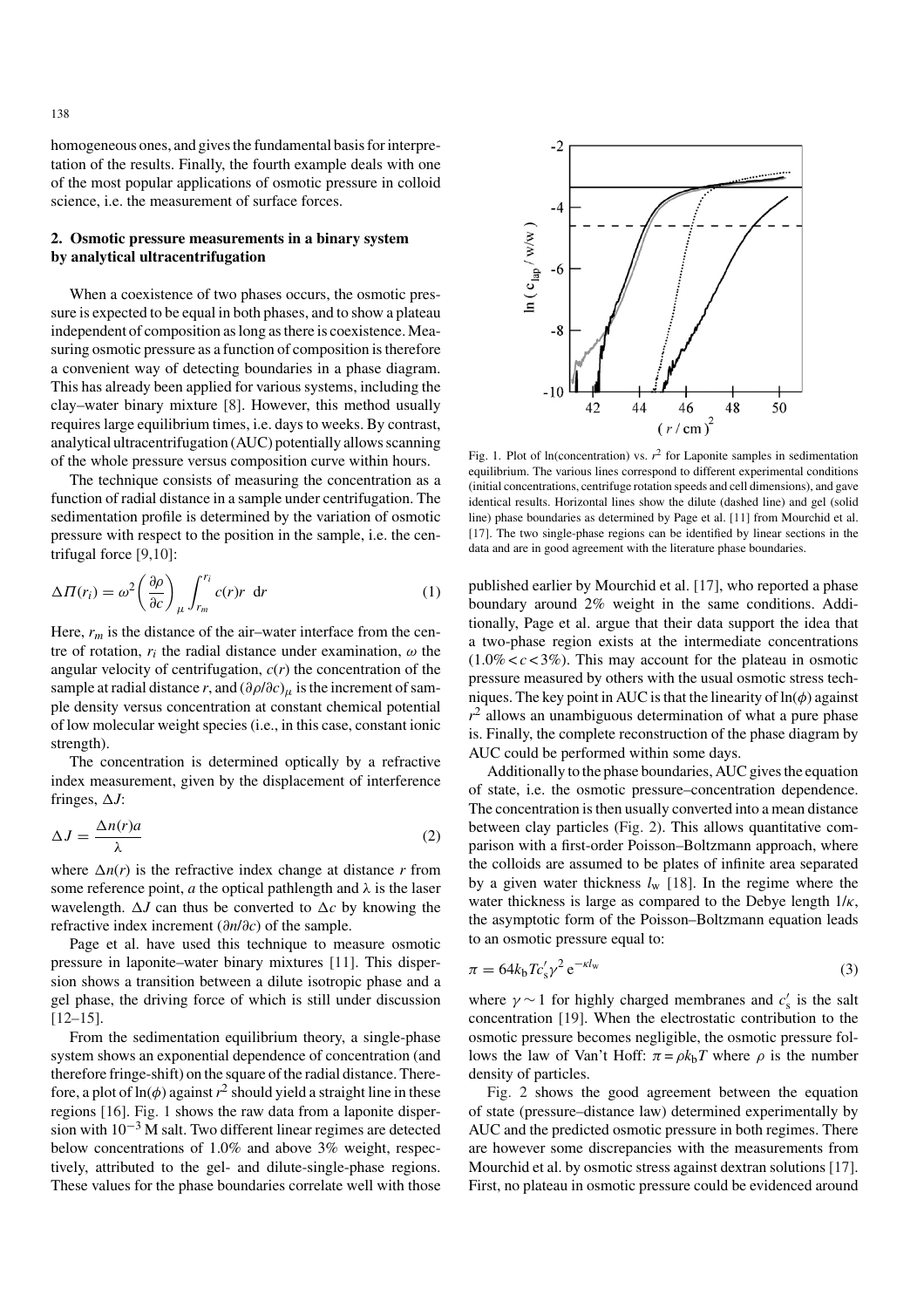

Fig. 2. Osmotic pressure (log scale) plotted against water layer thickness, *l*w, for disc-like laponite RD particles of thickness 1 nm and diameter 30 nm. Filled circles: AUC experimental data; open circles: literature experimental data [17]. Solid curve: theoretical osmotic pressure calculated from the asymptotic form of the Poisson–Boltzmann equation; dashed line: theoretical osmotic pressure calculated from the number density of clay particles assuming 'ideal gas' behaviour of the dispersion. Vertical lines delineate the literature-determined phase boundaries at  $l_w$  = 67 and 230 nm, and the Debye length for 10<sup>-3</sup> M salt of ~10 nm.

the phase transition determined by AUC. This questions the existence of a two-phase region as proposed by Page et al. However, the authors underline one of the peculiarities of the AUC method. No two-phase region can usually be resolved, because for a zero osmotic pressure differential, the entire two-phase region should occur at the same radial distance  $r_i$  as the two pure-phase boundaries (see Eq. (1)). This should result in a discontinuity in *J* (from Eq. (2)) at a single-to-biphasic boundary. In reality, the radial distance where any two-phase region should be present is of limited extension, and a flat plateau of pressure cannot be recovered. Of greater curiosity is the discrepancy in the dilute regime between the pressures measured with the two techniques. The authors attributed this variable pressure to different Donnan effect inducing variable salt distributions depending whether the sample is in equilibrium with a reservoir (osmotic stress method) or in a closed system (AUC). Another explanation could be a microphase separation quenching the domain of phase equilibrium. The principle of equality of chemical potentials between phases then becomes:

$$
\pi_1 - \pi_2 = \gamma A \tag{4}
$$

with  $\pi_{1,2}$  the osmotic pressures in both microphases,  $\gamma$  an effective interfacial tension between the phases and *A* is the area of the surface of contact.

## **3. Equation of state of catanionic aggregates in the dilute range**

The detection of a plateau in osmotic pressure–composition curves thus usually allows to detect boundaries in phase diagrams. However, in systems with more degrees of freedom than binary mixtures, the thermodynamic response of the system may



Fig. 3. Phase diagram of the myristic acid/cetyl trimethylammonium hydroxide/water mixture. The osmotic pressures measured along the dilution line are indicated  $(x)$ . Some tentative tie lines are also indicated.

be more complex. This is for example the case in aqueous mixtures of surfactants of opposite charge, also called "catanionic" mixtures. The large interest in the thermodynamic properties of catanionic assemblies was motivated by their potential use to answer fundamental questions in self-assembly [20,21]. This interest is even broadened by the question of the thermodynamic stability of catanionic vesicles [22,23]. Meister et al. have studied the equation of state of water/myristic acid/cetyl trimethylammonium hydroxide mixtures [24], which is known to produce a variety of morphologies depending on the total surfactant concentration *c* and the myristic acid molar fraction *r*: lamellar phases, facetted vesicles or discs [25] (Fig. 3).

In the coexistence domain between lamellar phases and discs, Meister et al. have observed experimentally that the osmotic pressure is not constant upon dilution (Figs. 3 and 4) [24]. This contrasts with the usual expectation that the derivative of osmotic pressure, i.e. the second derivative of free energy, be zero in a coexistence domain. This indicates that volume (i.e. water content) and surfactant compositions are not independent parameters. The osmotic pressure data therefore demonstrate that a different surfactant partitioning occurs in both phases,



Fig. 4. Osmotic pressure against weight concentration in catanionic mixtures of myristic acid molar fraction  $r = 0.4$  (square) and  $r = 0.57$  (triangles).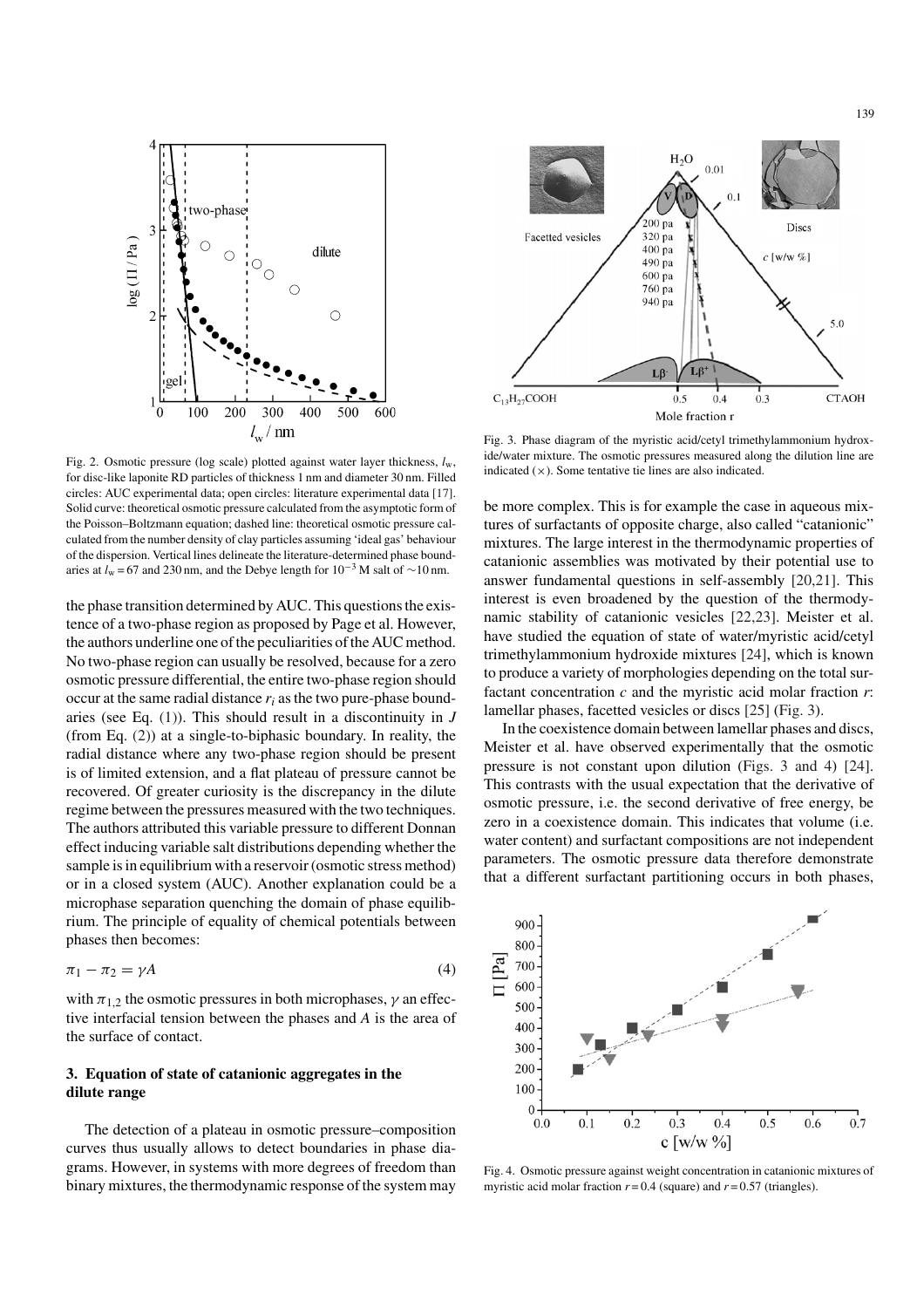

140

Fig. 5. Comparison between the experimental osmotic pressure and the osmotic pressure between two parallel plates calculated from the Poisson–Boltzmann equation for various surface charge densities. The experimental values are indicated as squares.

with the dilute phase richer in CTAOH than the concentrated phase. Indeed, if the dilution lines of the phase diagram do not coincide with the tie lines a plateau in osmotic pressure is not expected anymore. However, as underlined by the authors, the limit between the  $L_{\beta}$  and the disc domain is hard to define, and one may even question if there is any phase coexistence in the thermodynamic sense at intermediate concentrations.

At lower concentrations, the sample enters a monophasic domain that consists either of discs or facetted vesicles, depending on the composition in surfactants. Modeling the objects with simple geometries, i.e. parallel planes, allows comparison of the experimental osmotic pressure with a Poisson–Boltzmann prediction (Fig. 5). Using one single adjustable parameter, the authors found a surface charge density value around 0.3–0.4  $\mu$ C cm<sup>-2</sup>. However, the estimation of the charge is rough and may vary over two orders of magnitude within the experimental errors achieved. The main result from the study of the equation of state is that the slope of the curve is unambiguously linked to the dimensionality of the swelling: a gas of icosaedralike particles swells in three dimensions, and correlated discs swell in one dimension.

## **4. Microphase separation in polyelectrolyte complexes**

Polyelectrolytes of opposite charge are known to form a variety of phases upon mixing, from precipitates of coacervates to stable colloidal complexes [26]. The driving force for this association is the gain in entropy of the counter-ions as two polyeletrolyte segments of opposite charge approach [27]. As a consequence, the measurement of water activity gives a quantitative access to the state of association of the polyelectrolytes. This allowed to demonstrate that the polyelectrolyte segments associate in a 1:1 stoichiometry [28].

In a different approach proposed by Carrière et al. [29], the water activity was measured after removal of the salt released by the complex formation. In this case, the osmotic pressure provides information about the interaction between the complex and the counter-ions of the charged segments in excess. The results could give information on the microstructure of the polyelectrolyte complexes, depending on their composition. The structural charge concentration of the complex is defined as the excess charge of the complex if the association between polyelectrolytes of opposite charge follows a perfect 1:1 ratio:

$$
c_{\text{structural}} = 1000 \times \frac{|2f - 1|}{fM^+ + (1 - f)M^-} c_{\text{weight}}
$$
 (5)

where  $c_{\text{structural}}$  is the molar concentration of the residual charges (mol/kg);  $c_{weight}$  the weight concentration of the complex;  $M^{+}$ and *M*− the molar masses of the monomers of the polycation and the polyanion, respectively;  $f = n^+/ (n^+ + n^-)$  is the molar fraction in monomers of polycation in the complex.

In the absence of interaction between the counter-ion and the polyelectrolyte complex, the osmotic pressure should be given by the ideal Van't Hoff law:

$$
\Pi_{\text{ideal}} = c_{\text{structural}} RT \tag{6}
$$

The osmotic coefficient *K* measures the deviation of the osmotic pressure from ideality:

$$
K = \frac{\Pi}{\Pi_{\text{ideal}}} = \frac{c_{\text{effective}}}{c_{\text{structural}}} \tag{7}
$$

An osmotic coefficient of 1 indicates an ideal behaviour of the counter-ion. A reduction of *K* indicates a reduction of their activity, and therefore an interaction between the counter-ions and the polyelectrolyte complex.

The osmotic coefficient was measured in complexes of poly(dialyl dimethylammonium chloride) (PDADMAC) and poly(styrene sodium sulfonate) (PSS) of different compositions. At a given molar composition in polyelectrolyte, the osmotic pressure was found to vary linearly with the concentration of complex (Fig. 6). This linear variation results in a constant osmotic coefficient in this range of concentrations, and no variation of the interaction between the residual counter-ions and the complex. As a consequence, the osmotic coefficient can be plotted as a function of the composition of the complex, independently of the concentration (Fig. 7).

The osmotic coefficient was demonstrated to show a highly asymmetric behaviour with respect to the nature of the polyelectrolyte in excess. In excess of polyanion  $(f < 0.5)$ , the osmotic



Fig. 6. Osmotic pressure as a function of the concentration of structural charge in complexes of PDADMAC/PSS of molar composition  $f = 0$  (triangles),  $f = 0.3$ (circles) and  $f = 0.7$  (squares) in PDADMAC. The lines are linear fits through the origin.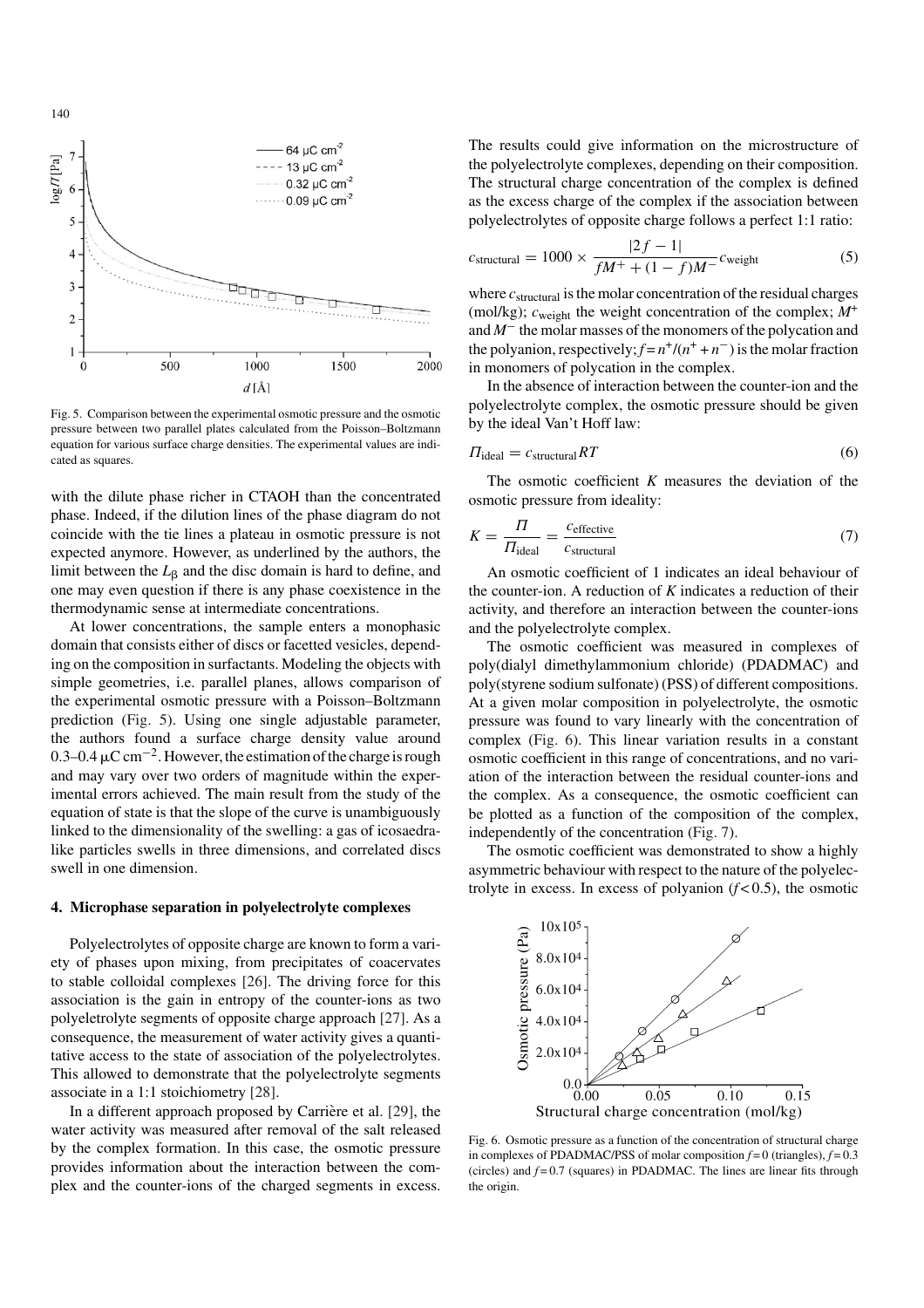

Fig. 7. Osmotic coefficient of the PDADMAC/PSS complexes as a function of the molar fraction of PDADMAC. Full line: prediction for a homogenous complex from a mean-field Manning model (Eq. (11)). Dotted line: prediction for a heterogeneous complex.

coefficient increases with *f*. This shows that the interaction between the residual charges and their respective counter-ions weakens as the charge density of the complex decreases. A simple model based on the estimation of the linear density of the residual negative charges along the PSS chains shows a good agreement with experiments. This model assumes the residual charges in excess to be uniformly distributed along a rod (the PSS backbone). The mean distance  $\langle b \rangle$  between charges along this rod is given by:

$$
\langle b \rangle = b_0^- \frac{1 - f}{1 - 2f} \tag{8}
$$

where  $b_0^-$  is the mean distance between charges along the native<br>PSS chain. If the mean senaration between charges is above the PSS chain. If the mean separation between charges is above the Bjerrum length  $l_B$ , the osmotic coefficient of a charged rod is given by [30]:

$$
K = 1 - \frac{l_{\rm B}}{2 \langle b \rangle} \quad \text{for} \quad \langle b \rangle \ge l_{\rm B} \tag{9}
$$

If the mean separation between charges is below the Bjerrum length, the activity of the counter-ions decreases even faster due to ion condensation [30]:

$$
K = \frac{\langle b \rangle}{2l_{\text{B}}} \quad \text{for} \quad \langle b \rangle \le l_{\text{B}} \tag{10}
$$

Finally, this simple model gives an estimate for *K* using the osmotic coefficient of PSS  $(K_0)$  as a single measurable parameter:

$$
K = K_0 \frac{1 - f}{1 - 2f} \quad \text{for } K < 0.5,\tag{11}
$$

$$
K = 1 - \frac{1}{4K_0} \frac{1 - 2f}{1 - f} \quad \text{for } K > 0.5
$$
 (12)

For the complexes with excess polyanion  $(f < 0.5)$ , this model captures the main trend of the experimental measurements despite a drastic simplification, namely the assumption that the residual charges are uniformly distributed along a rod. Although no further structural characterization were performed, one can propose that the large persistence length of PSS  $(55 \text{ Å})$  in the

absence of salt [31]) allows this model to depict reasonably well the real situation.

By contrast, in excess of polycation  $(f > 0.5)$  the condensation of ions onto residual charges fails to capture the experimental data. The osmotic coefficient shows little variation, demonstrating that the interaction between the complex and the counter-ions does not vary with composition, which seems incompatible with a homogeneous complex. However, a constant osmotic coefficient is compatible with a phase separation between the uncompensated positive charges and domains where PDAD-MAC and PSS neutralize each other. This demonstrates that the polyelectrolyte composition is homogeneous in complexes with excess of PSS, while complexes with an excess of PDADMAC segregates into regions with significantly different PDADMAC compositions.

# **5. Interactions between colloids coated by polyelectrolyte multilayers**

A more elaborated system than polyelectrolyte complexes consists in colloidal particles coated by multilayers of polyelectrolytes of opposite charge. Such systems are of particular interest, since removal of the core allows the preparation of hollow polymeric capsules of sub-micron dimensions with a wall thickness on the order of 10 nm [32]. The stability of the resulting colloidal dispersion depends on the repulsion between the outer shells of the multilayers, about which little is known so far. In a recent article, Dubois et al. reported a full pressure–distance curve in a dispersion of multilayer-coated colloids in the range 1 to  $10^7$  Pa for separation distances between 25 and 6000 Å [33], giving new insight in the mechanisms of stabilization of these colloids.

The osmotic pressure in the colloidal solution was imposed with the osmotic stress technique. The resulting colloid–colloid distance was evaluated from the chemical analysis of residual water. Under the usual assumption that the system is otherwise incompressible, the osmotic pressure is equivalent to a force applied between the colloids [34], thus determining a pressure–distance law, i.e. the equation of state (Fig. 8).

Three distinct regimes could be identified from the full equation of state: at separating distances between the core particles, 2*h*, shorter than 120 nm, the osmotic pressure decays exponentially. This response was attributed to the deformation of the polyelectrolyte multilayers in contact (Fig. 9(1)). In this regime, the compressibility of the layers can be directly evaluated from the isothermal compressibility of the colloid from:

$$
K_T = -\frac{1}{\phi} \left( \frac{\partial \phi}{\partial T} \right)_T \tag{13}
$$

The compressibility modulus of the layers is found to vary between 100 kPa at a distance of 120 nm up to 1 GPa at the shortest distances. These values are in good agreement with mechanical measurements on hollow polyelectrolyte capsules performed with the colloidal probe technique [35] or with osmotically induced deformations [36].

In the second regime  $(120 \text{ nm} < 2h < 400 \text{ nm})$ , the pressure decays only slightly with increasing distance. This is attributed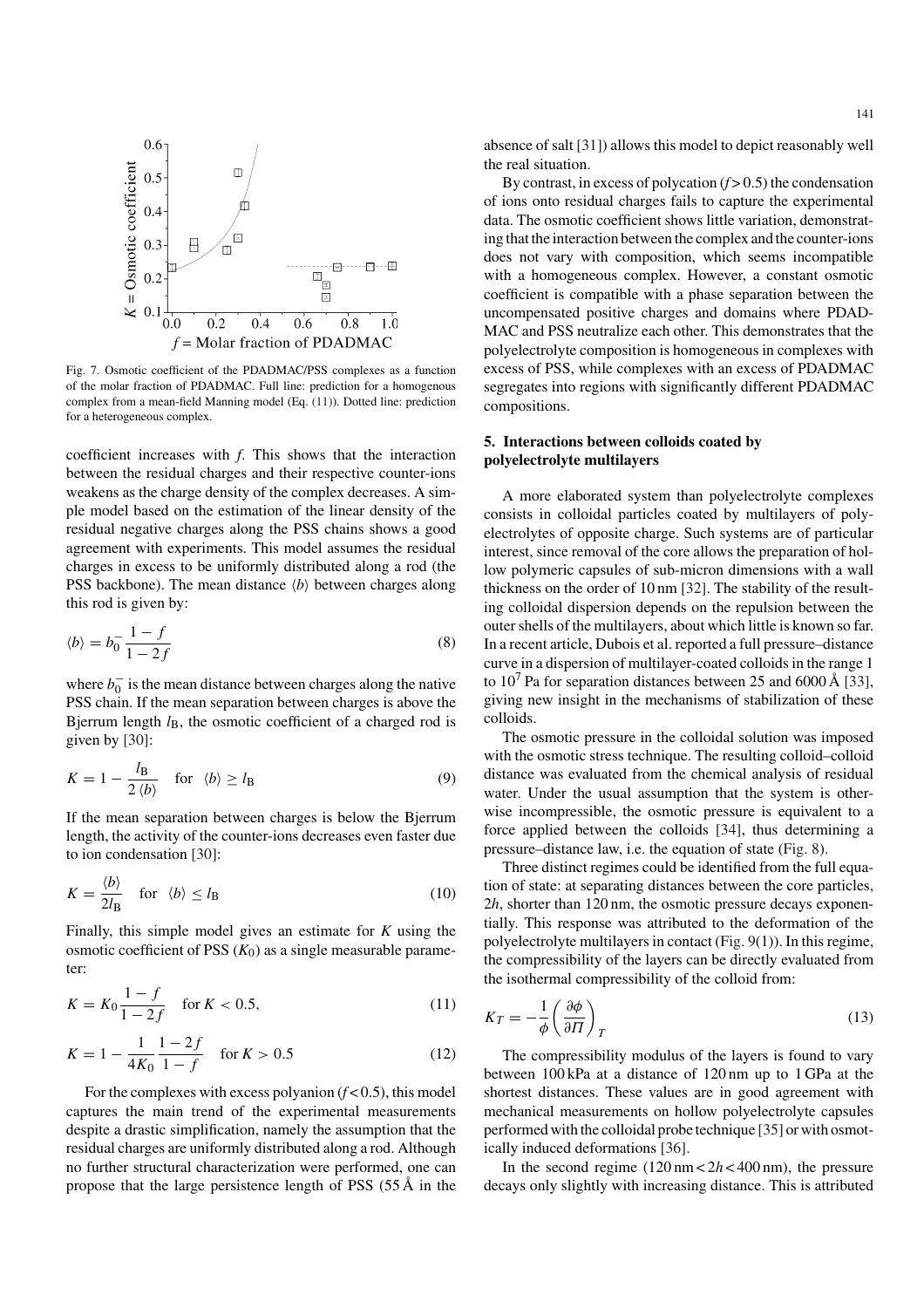

Fig. 8. Equation of state log Π against 2*<sup>h</sup>* for multilayer-coated colloids [33]. Different symbols correspond to data points from samples with six or seven layers, respectively, terminated by different polymers which did not lead to differing results. The straight line at small distance is a fit as described in the text for the compression regime. The other lines correspond to PB theories with different geometries for the charged monomer distribution. Dotted line: a total charge  $4 \times 10^5$  e is collapsed on the particle surface. Dashed line: a total charge  $4 \times 10^5$  e is distributed in volume in a brush of layer thickness 200 nm forming a corona around the particle. Solid line: an adjusted total charge  $2 \times 10^4$  e is distributed in volume in a brush of thickness 200 nm.

to an interaction between the extended chains of polyelectrolyte of the terminating layer. These extended chains can be considered as a polyelectrolyte brush (Fig. 9(2)), where the osmotic pressure is governed by the counter-ions. The experimental pressures match well with the prediction from a Poisson–Boltzmann calculation in a spherical geometry, assuming an extension of the brushes up to 200 nm. Interestingly, the modeling showed that these brushes contain only 5% of the charged segments of polyelectrolyte of the terminating layer, the 95% others being collapsed onto the particle (Fig. 8, thin full line). A full collapse of the polyelectrolyte, or a full swelling of the brush would lead to an underestimation, or overestimation of the pressure, respectively (Fig. 8, dotted and dashed lines).

For low osmotic pressures ( $\Pi$  < 1000 Pa), the system enters a third regime of very weak repulsions. Macroscopically, the particles sediment and the sample shows a sharp meniscus between a concentrated colloidal phase and a clear supernatant. Here, the osmotic pressure cannot be assumed as uniform in the sample, but counterbalances the gravitational forces that cannot be neglected anymore:



Fig. 9. Sketch of interacting particles in the three different regimes: 1, layer deformation; 2, swelling brush; 3, non-overlapping regime.

where  $\rho$  is the density of particles at the height *z* and *m* is the buoyant mass of the particles. As the maximum brush extension is reached with increasing distance (see end of the theoretical curve in Fig. 8), the compressibility is sharply increasing. In this regime the equilibrium of gravitational and colloidal forces leads to an almost constant particle density in the lower phase. The average particle distance 2*h* corresponds to the maximum brush extension and varies only by a few percent, as calculations showed [25].

The peculiarity of osmotic stress technique allows the equation of state (pressure against distance law) in colloidal systems to be determined over six decades in pressure. For the layer compression regime, comparable experiments were performed with the surface force apparatus in a different geometry, i.e. multilayers deposited on mica sheets [37]. However, osmotic stress is the only technique that allows such a study directly in a colloidal system, on such a large range of pressures. This enabled to reach all three regimes of interparticle interaction.

# **6. Conclusion**

These examples demonstrate the variety of uses that osmotic pressure methods can find in colloid science. They range from the most practical applications in formulation, with the determination of boundaries in a phase diagram, to the most fundamental understanding of interactions between complex systems. They also range from the most macroscopic point of view when interpreted in terms of thermodynamics, to a more microscopic view when interpreted in terms of forces or microphase separation. However, when going to such refined views, appropriate modeling is always necessary to make the link between such a macroscopic parameter and a more molecular-level interpretation. Simple Poisson–Boltzmann models have always proven enough for charged systems where the osmotic pressure is dominated by electrostatics. As long as we have not definitely captured different and far more subtle interactions such as hydration forces, dispersion forces, or Hofmeister effects, there will still be a strong need for this intricate combination between modeling and experiments probing interactions between surfaces, ions and solvents.

#### **Acknowledgement**

The authors acknowledge the French-German Network "Complex fluids: from 3 to 2 dimensions" for financial support.

## **References**

- [1] J. Pritchard, New Phytol. 127 (1994) 3.
- [2] J. Kornblatt, M. Kornblatt, Biochim. Biophys. Acta: Prot. Struct. Mol. Enzym. 1595 (2002) 30.
- [3] B. Kempf, E. Bremer, Arch. Microbiol. 170 (1998) 319.
- [4] B. Poolman, J. Spitzer, J. Wood, Biochim. Biophys. Acta: Biomemb. 1666 (2004) 88.
- [5] D. Thomas, S. Judd, N. Fawcett, Water Res. 33 (1999) 1579.
- [6] P. Claesson, T. Ederth, V. Bergeron, M. Rutland, Adv. Colloid Interf. Sci. 67 (1996) 119.
- [7] J. Israelachvili, H. Wennerström, Nature 379 (1996) 219.